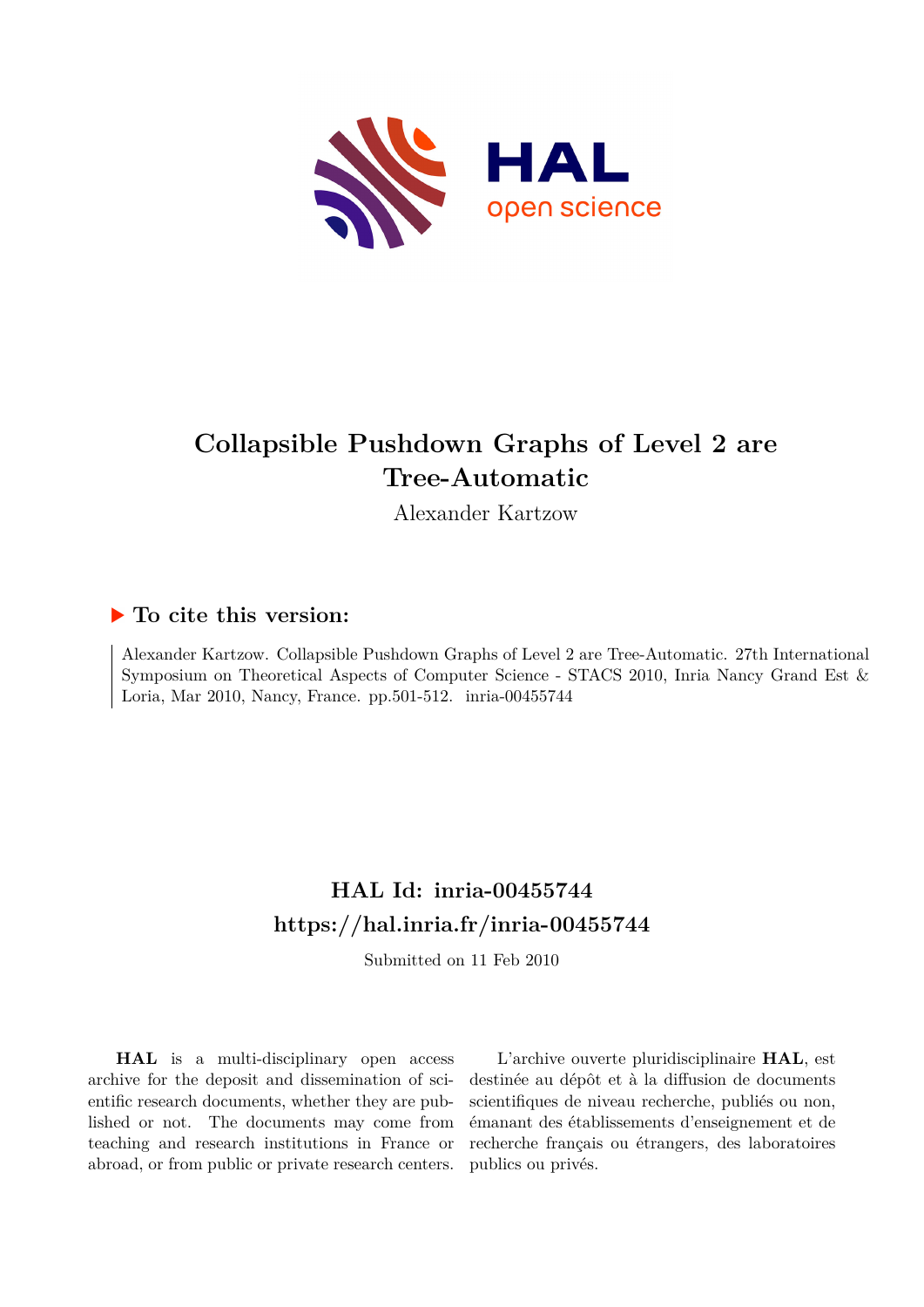### COLLAPSIBLE PUSHDOWN GRAPHS OF LEVEL 2 ARE TREE-AUTOMATIC

ALEXANDER KARTZOW<sup>1</sup>

<sup>1</sup> TU Darmstadt, Fachbereich Mathematik, Schlossgartenstr. 7, 64289 Darmstadt, Germany

ABSTRACT. We show that graphs generated by collapsible pushdown systems of level 2 are tree-automatic. Even when we allow  $\varepsilon$ -contractions and add a reachability predicate (with regular constraints) for pairs of configurations, the structures remain tree-automatic. Hence, their FO theories are decidable, even when expanded by a reachability predicate. As a corollary, we obtain the tree-automaticity of the second level of the Caucal-hierarchy.

#### 1. Introduction

Higher-order pushdown systems were first introduced by Maslov [10, 11] as accepting devices for word languages. Later, Knapik et al. [8] studied them as generators for trees. They obtained an equi-expressivity result for higher-order pushdown systems and for higherorder recursion schemes that satisfy the constraint of safety, which is a rather unnatural syntactic condition. Recently, Hague et al. [6] introduced collapsible pushdown systems as extensions of higher-order pushdown systems and proved that these have exactly the same power as higher-order recursion schemes as methods for generating trees.

Both – higher-order and collapsible pushdown systems – also form interesting devices for generating graphs. Carayol and Wöhrle [3] showed that the graphs generated by higherorder pushdown systems<sup>1</sup> of level  $l$  coincide with the graphs in the  $l$ -th level of the Caucalhierarchy, a class of graphs introduced by Caucal [4]. Every level of this hierarchy is obtained from the preceding level by applying graph unfoldings and MSO interpretations. Both operations preserve the decidability of the MSO theory whence the Caucal-hierarchy forms a rather large class of graphs with decidable MSO theories. If we use collapsible pushdown systems as generators for graphs we obtain a different situation. Hague et al. showed that even the second level of the hierarchy contains a graph with undecidable MSO theory. But they showed the decidability of the modal  $\mu$ -calculus theories of all graphs in the hierarchy. This turns graphs generated by collapsible pushdown systems into an interesting class from a model theoretic point of view. There are few natural classes that share these properties. In fact, the author only knows one further example, viz. nested pushdown trees. Alur et al. [1] introduced these graphs for  $\mu$ -calculus model checking purposes. We

*1998 ACM Subject Classification:* F.4.1[Theory of Computation]:Mathematical Logic.

<sup>&</sup>lt;sup>1</sup>The graph generated by a higher-order pushdown system is the  $\varepsilon$ -closure of its reachable configurations.



C A. Kartzov<br>
C Creative **Creative Commons Attribution-NoDerivs License** 

*Key words and phrases:* tree-automatic structures, collapsible pushdown graphs, collapsible pushdown systems, first-order decidability, reachability.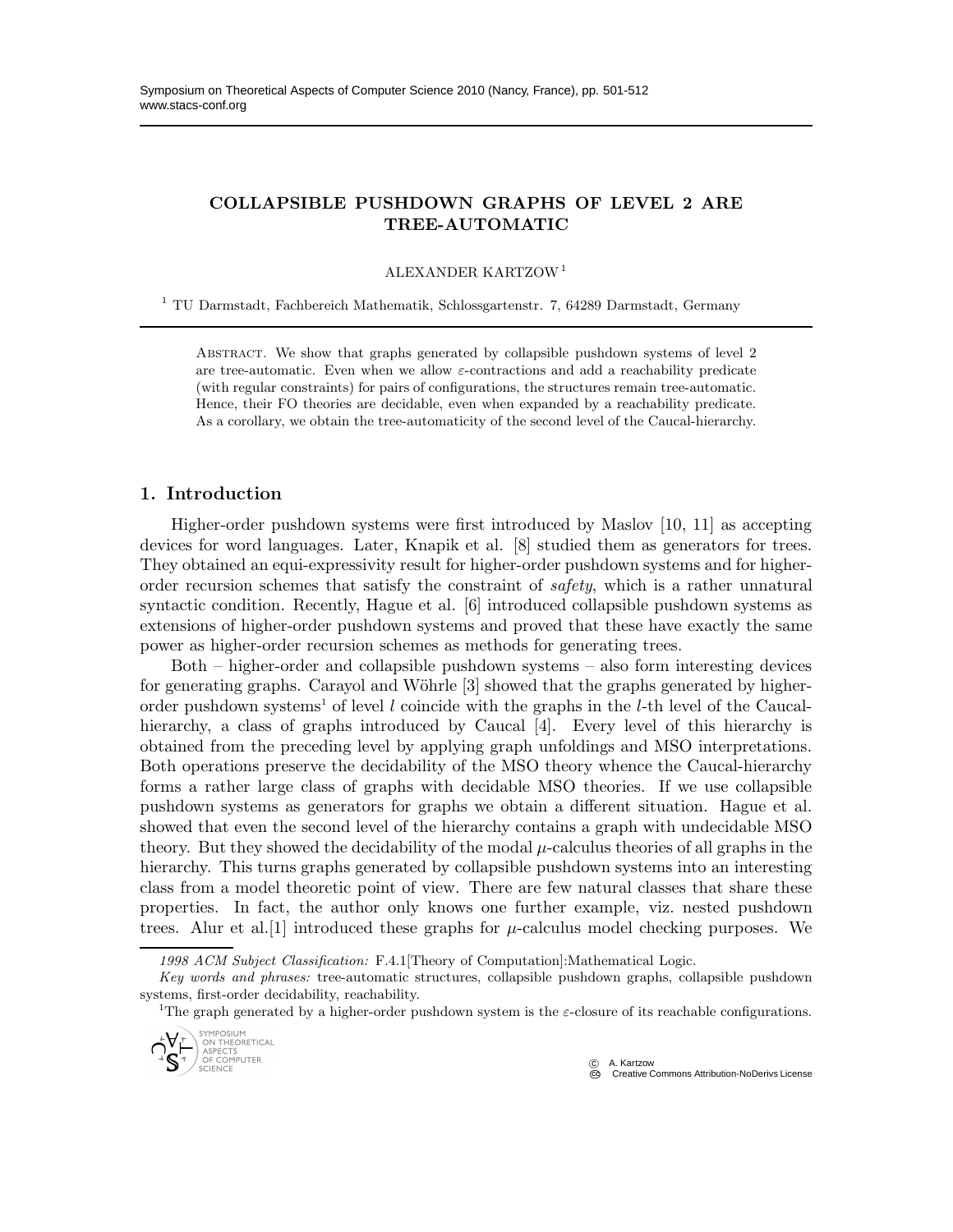#### 502 A. KARTZOW

proved in [7] that nested pushdown trees also have decidable first-order theories. We gave an effective model checking algorithm using pumping techniques, but we also proved that nested pushdown trees are tree-automatic structures. Tree-automatic structures were introduced by Blumensath [2]. These structures enjoy decidable first-order theories due to the good closure properties of finite automata on trees.

In this paper, we are going to extend our previous result to the second level of the collapsible pushdown hierarchy. All graphs of the second level are tree-automatic. This subsumes our previous result as nested pushdown trees are first-order interpretable in collapsible pushdown graphs of level two. Furthermore, we show that collapsible pushdown graphs of level 2 are still tree-automatic when expanded by a reachability predicate, i.e., by the binary relation which contains all pairs of configurations such that there is a path from the first to the second configuration. Thus, first-order logic extended by reachability predicates is decidable on level 2 collapsible pushdown graphs.

In the next section, we introduce the necessary notions concerning tree-automaticity and in Section 3 we define collapsible pushdown graphs. We explain the translation of configurations into trees in Section 4. Section 5 is a sketch of the proof that this translation yields tree-automatic representations of collapsible pushdown graphs, even when enriched with certain regular reachability predicates. The last section contains some concluding remarks about questions arising from our result.

#### 2. Preliminaries

We write MSO for monadic second order logic and FO for first-order logic. For words  $w_1, w_2 \in \Sigma^*$ , we write  $w_1 \sqcap w_2$  for the greatest common prefix of  $w_1$  and  $w_2$ . A  $\Sigma$ -labelled tree is a function  $T: D \to \Sigma$  for a finite  $D \subseteq \{0,1\}^*$  which is closed under prefixes. For  $d \in D$  we denote by  $T_d$  the *subtree rooted at d*.

Sometimes it is useful to define trees inductively by describing their left and right subtrees. For this purpose we fix the following notation. Let  $\hat{T}_0$  and  $\hat{T}_1$  be  $\Sigma$ -labelled trees and  $\sigma \in \Sigma$ . Then we write  $T := \sigma(\hat{T}_0, \hat{T}_1)$  for the  $\Sigma$ -labelled tree T with the following three properties

1. 
$$
T(\varepsilon) = \sigma
$$
, 2.  $T_0 = \hat{T}_0$ , and 3.  $T_1 = \hat{T}_1$ .

In the rest of this section, we briefly present the notion of a tree-automatic structure as introduced by Blumensath [2].

The convolution of two  $\Sigma$ -labelled trees T and T' is given by a function

$$
T \otimes T' : \text{dom}(T) \cup \text{dom}(T') \to (\Sigma \cup \{\square\})^2
$$

where  $\square$  is a new symbol for padding and

$$
(T \otimes T')(d) := \begin{cases} (T(d), T'(d)) & \text{if } d \in \text{dom}(T) \cap \text{dom}(T') \\ (T(d), \Box) & \text{if } d \in \text{dom}(T) \setminus \text{dom}(T') \\ (\Box, T'(d)) & \text{if } d \in \text{dom}(T') \setminus \text{dom}(T) \end{cases}
$$

By "tree-automata" we mean a nondeterministic finite automaton that labels a finite tree top-down.

**Definition 2.1.** A structure  $\mathfrak{B} = (B, E_1, E_2, \ldots, E_n)$  with domain B and binary relations  $E_i$  is tree-automatic if there are tree-automata  $A_B, A_{E_1}, A_{E_2}, \ldots, A_{E_n}$  and a bijection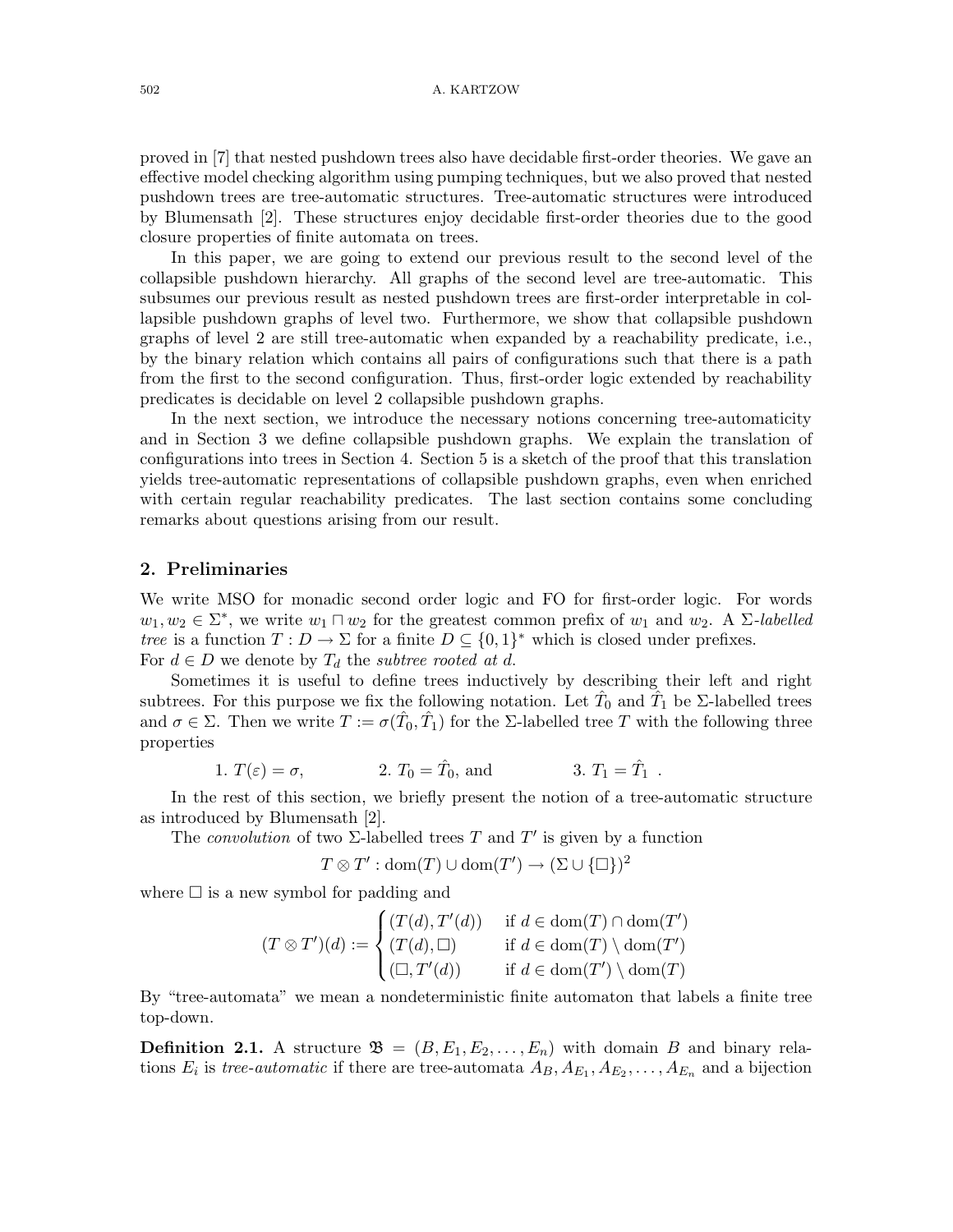$f: L \to B$  for L the language accepted by  $A_B$  such that the following hold. For  $T, T' \in L$ , the automaton  $A_{E_i}$  accepts  $T \otimes T'$  if and only if  $(f(T), f(T')) \in E_i$ .

Tree-automatic structures form a nice class because automata theoretic techniques may be used to decide first-order formulas on these structures:

**Lemma 2.2** ([2]). If B is tree-automatic, then its first-order theory is decidable.

We will use the classical result that regular sets of trees are MSO definable.

**Theorem 2.3** ([12], [5]). For a set  $\mathbb T$  of finite  $\Sigma$ -labelled trees, there is a tree automaton recognising  $\mathbb T$  if and only if  $\mathbb T$  is MSO definable.

#### 3. Definition of Collapsible Pushdown Graphs (CPG)

In this section we define our notation of collapsible pushdown systems. For a more comprehensive introduction, we refer the reader to [6].

#### 3.1. Collapsible Pushdown Stacks

First, we provide some terminology concerning stacks of (collapsible) higher-order pushdown systems. We write  $\Sigma^{*2}$  for  $(\Sigma^*)^*$  and  $\Sigma^{+2}$  for  $(\Sigma^+)^+$ . We call an  $s \in \Sigma^{*2}$  a 2-word.

Let us fix a 2-word  $s \in \Sigma^{*2}$  which consists of an ordered list  $w_1, w_2, \ldots, w_m \in \Sigma^*$ . We separate the words of this list by colons writing  $s = w_1 : w_2 : \ldots : w_m$ . By |s| we denote the number of words s consists of, i.e.,  $|s| = m$ .

For another word  $s' = w_1'$  $y'_{1}: w'_{2}$  $w'_1$  :  $w'_2$   $\in \Sigma^{*2}$ , we write  $s : s'$  for the concatenation  $w_1:w_2:\ldots:w_m:w'_1$  $'_{1}:w'_{2}$  $y'_2: \ldots: w'_n.$ 

If  $w \in \Sigma^*$ , we write  $\omega$  for the 2-word that consists of a list of one word which is w.

A level 2 collapsible pushdown stack is a special element of  $(\Sigma \times \{1,2\} \times N)^{+2}$  that is generated by certain stack operations from an initial stack which we introduce in the following definitions. The natural numbers following the stack symbol represent the socalled *collapse pointer*: every element in a collapsible pushdown stack has a pointer to some substack and applying the collapse operation returns the substack to which the topmost symbol of the stack points. Here, the first number denotes the *collapse level*. If it is 1 the collapse pointer always points to the symbol below the topmost symbol and the collapse operations just removes the topmost symbol. The more interesting case is when the collapse level of the topmost symbol of the stack s is 2. Then the stack obtained by the collapse contains the first n words of s where  $n$  is the second number in the topmost element of s.

The initial level 1 stack is  $\bot_1 := (\bot, 1, 0)$  and the initial level 2 stack is  $\bot_2 := [\bot_1]$ .

For  $k \in \{1,2\}$  and for a 2-word  $s = w_1 : w_2 : \ldots : w_n \in (\Sigma \times \{1,2\} \times \mathbb{N})^{+2}$  such that  $w_n = a_1 a_2 \ldots a_m$  with  $a_i \in \Sigma \times \{1,2\} \times \mathbb{N}$  for all  $1 \leq i \leq m$ :

- we define the *topmost*  $(k-1)$ -word of s as  $top_k(s) :=$  $\int w_n$  if  $k=2$  $a_m$  if  $k=1$
- for  $top_1(s) = (\sigma, i, j) \in \Sigma \times \{1, 2\} \times \mathbb{N}$ , we define the *topmost symbol* Sym $(s) := \sigma$ , the collapse-level of the topmost element  $CLvl(s) := i$ , and the collapse-link of the topmost element  $CLnk(s) := j$ .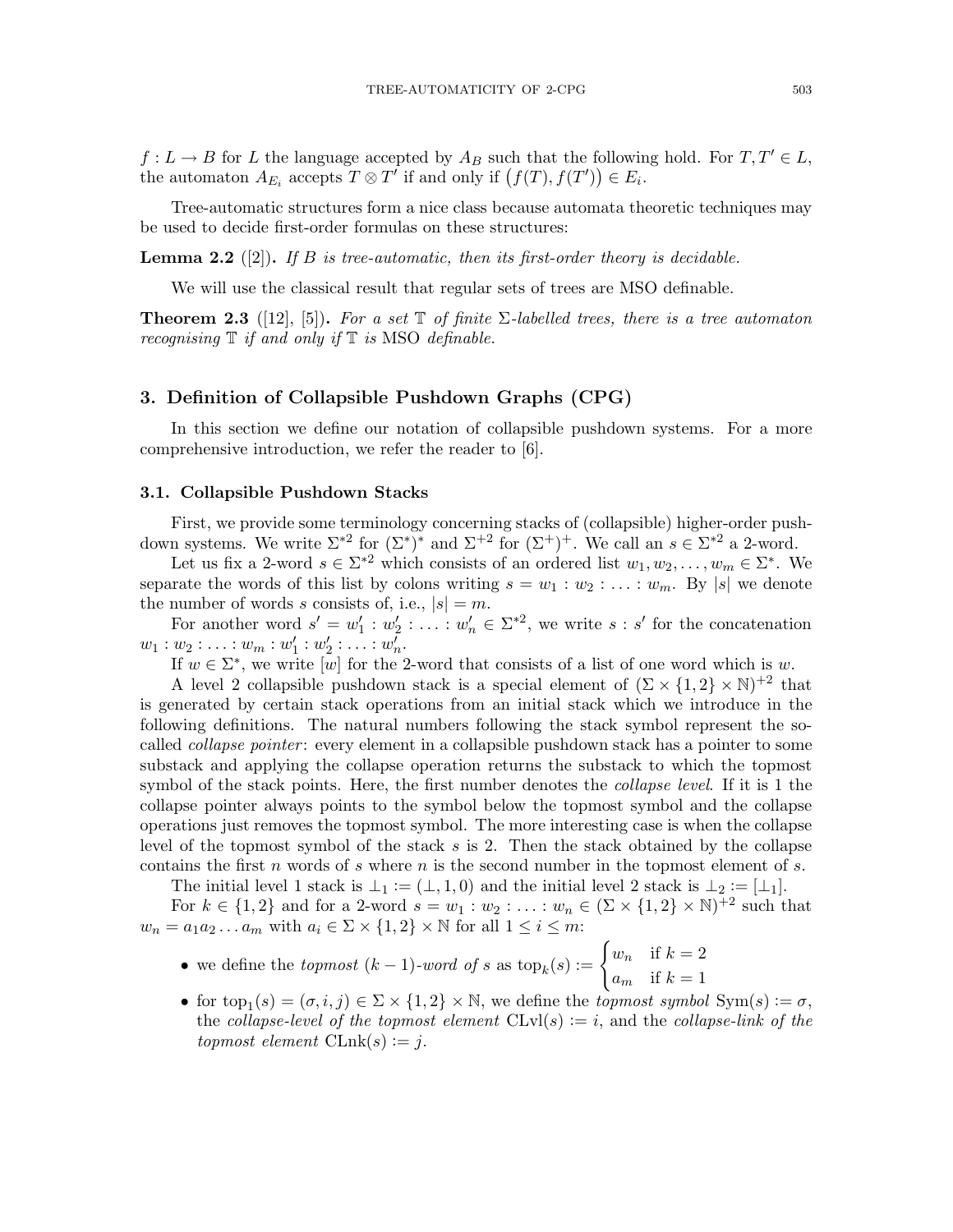For s,  $w_n$  and k as before,  $\sigma \in \Sigma \setminus \{\bot\}$ , and  $w'_n := a_1 \dots a_{m-1}$ , we define the stack operations

$$
pop_k(s) := \begin{cases} w_1 : w_2 : \dots : w_{n-1} & \text{if } k = 2, n \ge 2 \\ w_1 : w_2 : \dots : w_{n-1} : w'_n & \text{if } k = 1, m \ge 2 \\ \text{undefined} & \text{otherwise} \end{cases}
$$
  
\n
$$
clone_2(s) := w_1 : w_2 : \dots : w_{n-1} : w_n : w_n
$$
  
\n
$$
push_{\sigma,k}(s) := \begin{cases} w_1 : w_2 : \dots : w_n(\sigma, 2, n-1) & \text{if } k=2 \\ w_1 : w_2 : \dots : w_n(\sigma, 1, m) & \text{if } k=1 \end{cases}
$$
  
\n
$$
collapse(s) := \begin{cases} w_1 : w_2 : \dots : w_r & \text{if } CLvl(s) = 2, CLnk(s) = r > 0 \\ pop_1(s) & \text{if } CLvl(s) = 1 \\ \text{undefined} & \text{otherwise} \end{cases}
$$

The set of level 2-operations is  $\text{OP} := \{ \text{push}_{\sigma,1}, \text{push}_{\sigma,2}, \text{clone}_2, \text{pop}_1, \text{pop}_2, \text{collapse} \}.$  The set of level 2 stacks, Stck( $\Sigma$ ), is the smallest set that contains  $\perp_2$  and is closed under all operations from OP.

Note that collapse- and  $\text{pop}_k$ -operations are only allowed if the resulting stack is in  $(\Sigma^+)^+$ . This avoids the special treatment of empty words or stacks. Furthermore, a collapse on level 2 summarises a non-empty sequence of  $\text{pop}_2$ -operations. For example, starting from  $\perp_2$ , we can apply a clone<sub>2</sub>, a push<sub> $\sigma$ </sub>, a clone<sub>2</sub>, and finally a collapse. This sequence first creates a level 2 stack that contains 3 words and then performs the collapse and ends in the initial stack again. This example shows that  $\text{clone}_2$ -operations are responsible for the fact that collapse-operations on level 2 may remove more than one word from the stack.

For  $s, s' \in \text{Stck}(\Sigma)$ , we call s' a substack of s if there are  $n_1, n_2 \in \mathbb{N}$  such that  $s' = \text{pop}_1^{n_1}(\text{pop}_2^{n_2}(s))$ . We write  $s' \leq s$  if  $s'$  is a substack of s.

#### 3.2. Collapsible Pushdown Systems and Collapsible Pushdown Graphs

Now we introduce collapsible pushdown systems and graphs (of level 2) which are analogues of pushdown systems and pushdown graphs using collapsible pushdown stacks instead of ordinary stacks.

**Definition 3.1.** A collapsible pushdown system of level 2 (CPS) is a tuple  $S = (\Sigma, Q, \Delta, q_0)$ where  $\Sigma$  is a finite stack alphabet with  $\bot \in \Sigma$ , Q a finite set of states,  $q_0 \in Q$  the initial state, and  $\Delta \subseteq Q \times \Sigma \times Q \times \Omega$  the transition relation.

For  $q \in Q$  and  $s \in \text{Stck}(\Sigma)$  the pair  $(q, s)$  is called a *configuration*. We define labelled transitions on pairs of configurations by setting  $(q_1, s) \vdash^{(q_2, op)} (q_2, t)$  if there is a  $(q_1, \sigma, q_2, op) \in \Delta$  such that  $Sym(s) = \sigma$  and  $op(s) = t$ . The union of the labelled transition relations is denoted as  $\vdash := \bigcup_{l \in Q \times \mathrm{OP}} \vdash^l$ . We set  $C(S)$  to be the set of all configurations that are reachable from  $(q_0, \perp_2)$  via ⊢-paths. We call  $C(S)$  the set of *reachable* or valid configurations. The *collapsible pushdown qraph* (CPG) generated by  $S$  is

$$
\text{CPG}(S) := \left( C(S), (C(S)^2 \cap \text{--}^{\ell})_{\ell \in Q \times \text{OP}} \right)
$$

Example 3.2. The following example of a collapsible pushdown graph of level 2 is taken from [6]. Let  $Q := \{0, 1, 2\}, \Sigma := \{\perp, a\}$ , and  $\Delta$  given by  $(0, *, 1, \text{clone}_2), (1, *, 0, \text{push}_{a,2}),$  $(1, *, 2, push_{a,2}), (2, a, 2, pop_1), and (2, a, 0, collapse), where * denotes any letter in  $\Sigma$ . In our$ picture (see Figure 1), the labels are abbreviated as follows:  $cl := (1, clone_2), a := (0, push_{a,2}),$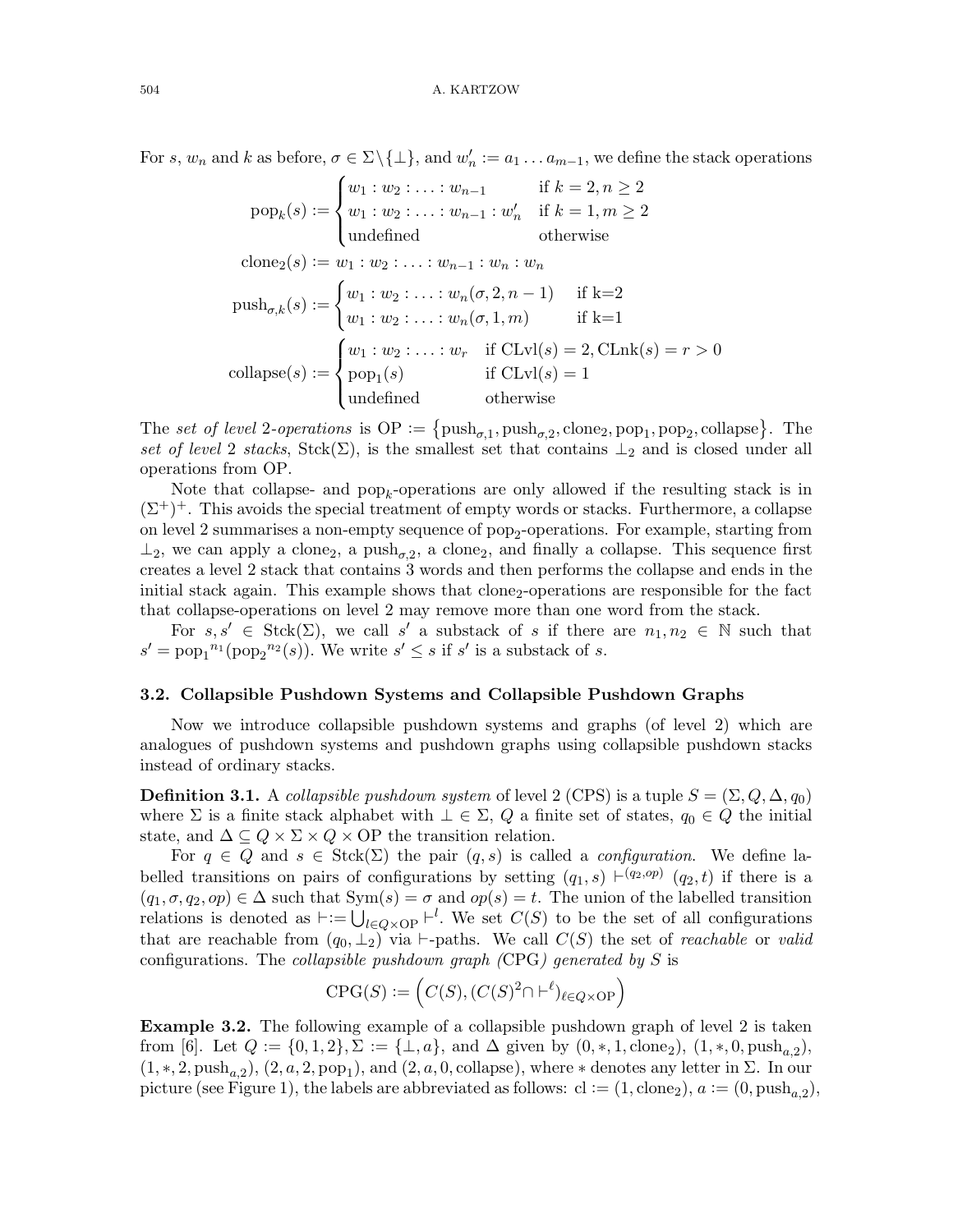

 $a' := (2, \text{push}_{a,2}), p := (2, \text{pop}_1), \text{ and } \text{co} := (0, \text{collapse}).$ 

Figure 1: Example of a collapsible pushdown graph

**Remark 3.3.** Hague et al. [6] showed that modal  $\mu$ -calculus model checking on level n CPG is  $n$ -EXPTIME complete. Note that there is an MSO interpretation which turns the graph of the previous example into a grid-like structure. Hence its MSO theory is undecidable.

The next definition introduces runs of collapsible pushdown systems.

**Definition 3.4.** Let S be a CPS. A run r of S of length n is a function

 $r: \{0, 1, 2, \ldots, n\} \to Q \times (\Sigma \times \{1, 2\} \times N)^{*2}$  such that  $r(0) \vdash r(1) \vdash \cdots \vdash r(n)$ .

We write  $ln(r) := n$  and call r a run from  $r(0)$  to  $r(n)$ . We say r visits a stack s at i if  $r(i) = (q, s).$ 

For runs r, r' of length n and m, respectively, with  $r(n) = r'(0)$ , we define the composition  $r \circ r'$  of  $r$  and  $r'$  in the obvious manner.

Remark 3.5. Note that we do not require runs to start in the initial configuration.

#### 4. Encoding of Collapsible Pushdown Graphs in Trees

In this section we prove that CPG are tree-automatic. For this purpose we have to encode stacks in trees. The idea is to divide a stack into blocks and to encode different blocks in different subtrees. The crucial observation is that every stack is a list of words that share the same first letter. A block is a maximal list of words in the stack that share the same two first letters<sup>2</sup>. If we remove the first letter of every word of such a block, the resulting 2-word decomposes again as a list of blocks. Thus, we can inductively carry on to decompose parts of a stack into blocks and code every block in a different subtree. The roots of these subtrees are labelled with the first letter of the corresponding block. This results in a tree in which every initial left-closed path represents one word of the stack. By left-closed, we mean that the last element of the path has no left successor.

It turns out that – via this encoding – each stack operation corresponds to a simple MSO-definable tree-operation. The main difficulty is to provide a tree-automaton that checks whether there is a run to the configuration represented by some tree. This problem is addressed in Section 5.

<sup>&</sup>lt;sup>2</sup>see Figure 2 for an example of blocks and Definition 4.1 for their formal definition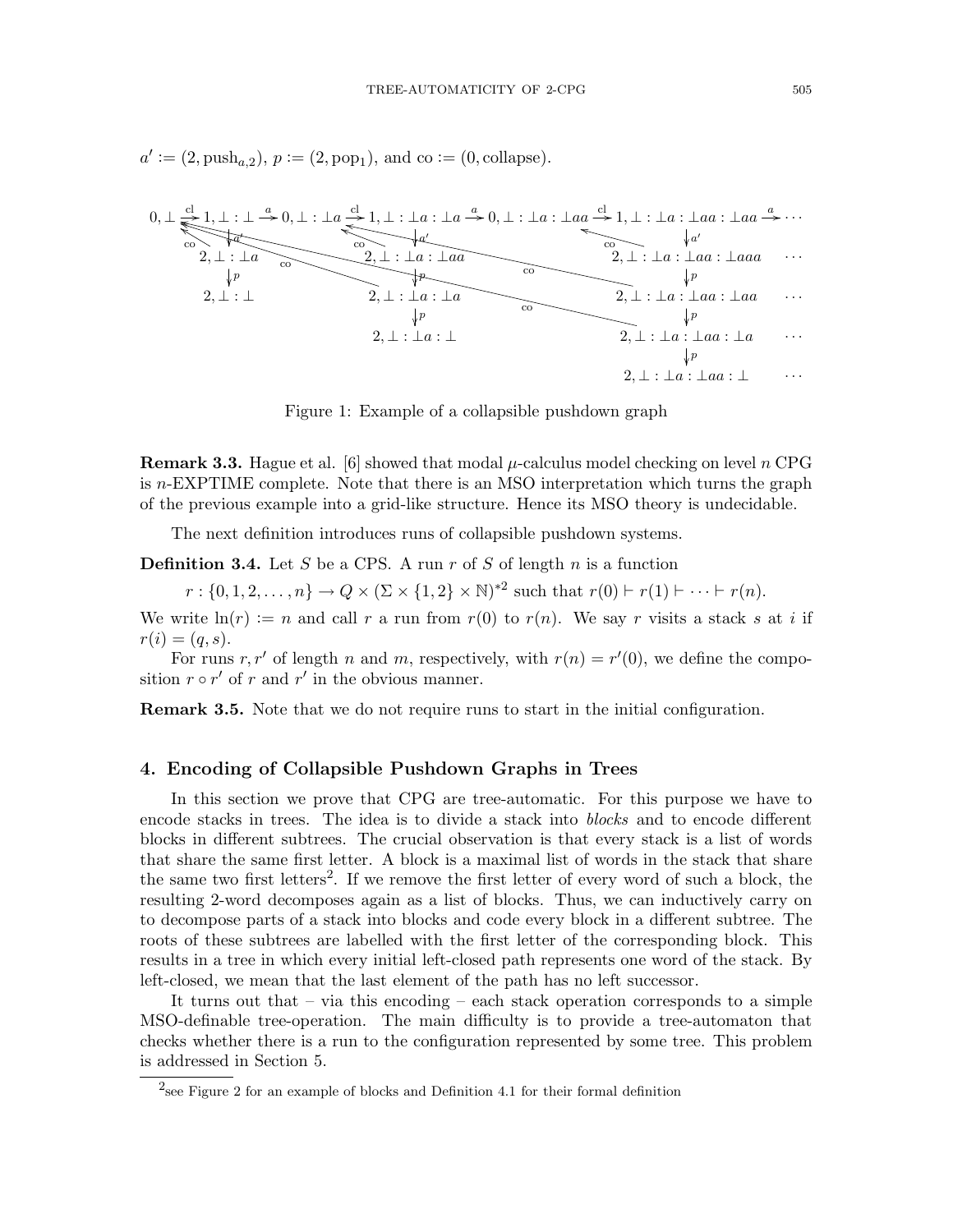

Figure 2: Example of blocks in a stack. These form a c-blockline.

As already mentioned, the encoding works by dividing stacks into blocks. The following definition makes our notion of blocks precise. For  $w \in \Sigma^*$  and  $s = w_1 : w_2 : \ldots : w_n \in \Sigma^{*2}$ , we write  $s' := w \setminus s$  for  $s' = [ww_1] : [ww_2] : \ldots : [ww_n]$ .

**Definition 4.1** (*σ*-block(line)). For  $\sigma \in \Sigma$ , we call  $b \in \Sigma^{*2}$  a  $\sigma$ -block if  $b = [\sigma]$  or  $b = \sigma \tau \setminus s'$ for some  $\tau \in \Sigma$  and  $s' \in \Sigma^{*2}$ . See Figure 2 for examples of blocks. If  $b_1, b_2, \ldots, b_n$  are  $\sigma$ blocks, then we call  $b_1 : b_2 : \ldots : b_n$  a  $\sigma$ -blockline.

Note that every stack in  $Stck(\Sigma)$  forms a  $(\bot, 1, 0)$ -blockline. Furthermore, every blockline l decomposes uniquely as  $l = b_1 : b_2 : \ldots : b_n$  of maximal blocks  $b_i$  in l. Another crucial observation is that a  $\sigma$ -block  $b \in \Sigma^{*2} \setminus \Sigma$  decomposes as  $b = \sigma \setminus l$  for some blockline l and we say l is the induced blockline of b. For  $b \in \Sigma$  the induced blockline of [b] is just the empty 2-word.

Now we encode a  $(\sigma, n, m)$ -blockline l in a tree by labelling the root with  $(\sigma, n)$ , by encoding the blockline induced by the first block of l in the left subtree, and by encoding the rest of the blockline in the right subtree. In order to avoid repetitions, we do not repeat the symbol  $(\sigma, n)$  in the right subtree, but replace it by the default letter  $\varepsilon$ .

**Definition 4.2.** Let  $s = w_1 : w_2 : \ldots : w_n \in (\Sigma \times \{1, 2\} \times \mathbb{N})^{+2}$  be a  $(\sigma, l, k)$ -blockline. Let  $w_i'$  $s'_{i}$  be words such that  $s = (\sigma, l, k) \setminus [w'_{1}]$  $y'_{1}:w'_{2}$  $\mathbf{z}'_2 : \ldots : w'_n$  and set  $s' := w'_1$  $y_{1}^{'}:w_{2}^{'}$  $y'_{2}$ :...:  $w'_{n}$ . As an abbreviation we write  $h s_i := w_h : w_{h+1} : \ldots : w_i$ . Furthermore, let  $w_1 : w_2 : \ldots : w_j$  be a maximal block of s. Note that  $j > 1$  implies  $w_{j'} = (\sigma, l, k)(\sigma', l', k')w''_j$ " for all  $j' \leq j$ , some fixed  $(\sigma', l', k') \in \Sigma \times \{1, 2\} \times \mathbb{N}$ , and appropriate  $w''_i$  $'_{j'} \in \Sigma^*$ . For  $\rho \in (\Sigma \times \{1,2\}) \cup \{\varepsilon\}$ , we define recursively the  $(\Sigma \times \{1,2\}) \cup {\varepsilon\}$ -labelled tree Enc $(s,\rho)$  via

$$
\operatorname{Enc}(s,\rho) := \begin{cases} \rho & \quad \text{if } |w_1| = 1, n = 1 \\ \rho(\emptyset,\operatorname{Enc}(\scriptstyle{2} s_n, \varepsilon)) & \quad \text{if } |w_1| = 1, n > 1 \\ \rho(\operatorname{Enc}(\scriptstyle{1} s_n', (\sigma', l')), \emptyset) & \quad \text{if } j = n, |w_1| > 1 \\ \rho(\operatorname{Enc}(\scriptstyle{1} s_j', (\sigma', l')), \operatorname{Enc}(\scriptstyle{j+1} s_n, \varepsilon)) & \quad \text{otherwise.} \end{cases}
$$

 $Enc(s) := Enc(s, (\perp, 1))$  is called the (tree-)encoding of the stack  $s \in (, (\Sigma))$ .

Figure 3 shows a configuration and its encoding.

**Remark 4.3.** In this encoding, the first block of a  $(\sigma, l, k)$ -blockline is encoded in a subtree whose root d is labelled  $(\sigma, l)$ . We can restore k from the position of d in the tree Enc(s) as follows. If  $l = 1$  then  $k = |d|_0$ , i.e., the number of occurrences of 0 in d. This is due to the fact that level 1 links always point to the preceding letter and that we always introduce a left-successor tree in order to encode letters that are higher in the stack.

The case  $l = 2$  needs some closer inspection. Assume that some  $d \in T := \text{Enc}(s)$ is labelled  $(\sigma, 2)$ . Then it encodes a letter  $(\sigma, 2, k)$  and this is not a cloned element.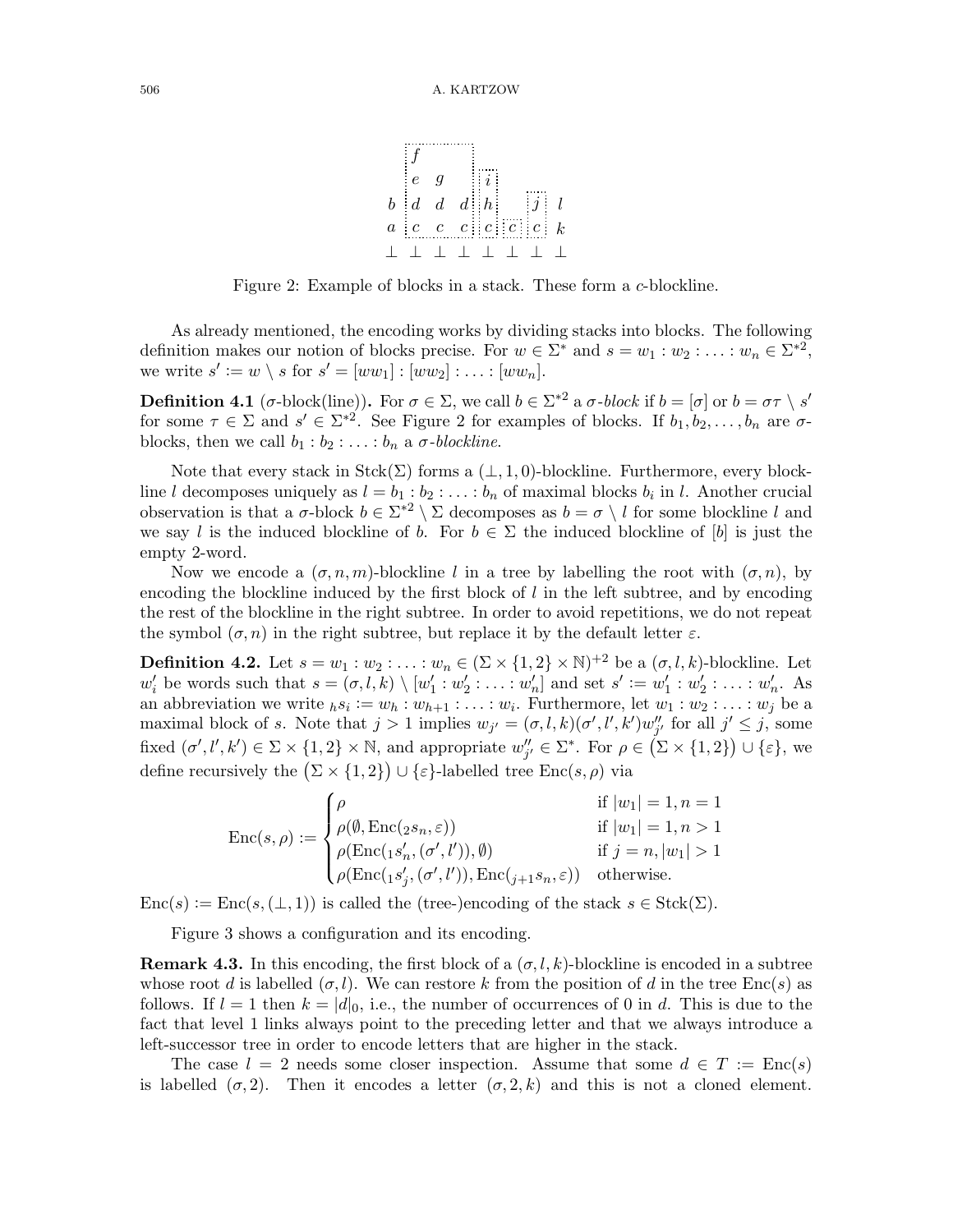

Figure 3: A stack s and its encoding  $Enc(s)$ : right arrows lead to 1-successors (right successors), upward arrows lead to 0-successors (left successors).

Thus, k equals the numbers of words to the left of this letter  $(\sigma, 2, k)$ . We claim that  $k = \left| \{ e \in T \cap \{0,1\}^* \mid i \in \leq_{lex} d \} \right|$ . The existence of a pair  $e, e1 \in T$  corresponds to the fact that there is some blockline consisting of blocks  $b_1 : b_2 : \ldots : b_n$  with  $n \geq 2$  such that  $b_1$ is encoded in  $T_e \setminus T_{e1}$  and  $b_2 : \ldots : b_n$  is encoded in  $T_{e1}$ . By induction, one easily sees that for each such pair  $e, e1 \in T$  all the letters that are in words left of the letter encoded by e1 are encoded in lexicographically smaller elements. Furthermore, the size of  $((0^*)1)^* \cap T$ corresponds to the number of words in s since the introduction of a 1-successor corresponds to the separation of the first block of some blockline from the other blocks. Each of these separation can also be seen as the separation of the last word of the first block from the first word of the second block of this blockline. Note that we separate two words that are next to each other in exactly one blockline. Putting these facts together our claim is proved.

Another view on this correspondence is the bijection  $f : \{1, 2, \ldots, |s|\} \rightarrow R$  where  $R := ((0^*)1)^* \cap \text{dom}(T)$  and i is mapped to the *i*-th element of R in lexicographic order.  $f(i)$  is exactly the position where the  $(i - 1)$ -st word is separated from the *i*-th one for all  $i \geq 2$ . In order to state the properties of f, we need some more notation. We write  $\pi$  for the canonical projection  $\pi : (\Sigma \times \{1,2\} \times \mathbb{N})^* \to (\Sigma \times \{1,2\})^*$  and  $w_i$  for the *i*-th word of *s*. Furthermore, let  $w'_i$  be a word such that,  $w_i = (w_i \sqcap w_{i-1}) \circ w'_i$  (here we set  $w_0 := \varepsilon$ ). Then the word along the path<sup>3</sup> from the root to  $f(i)$  is exactly  $\pi(w_i \sqcap w_{i-1})$  for all  $2 \leq i \leq |s|$ and the path from  $f(j)$  to  $f(j) \circ 0^m$  for maximal  $m \in \mathbb{N}$  is  $\pi(w'_j)$  for all  $1 \leq j \leq |s|$ .

In order to encode a configuration  $c := (q, s)$ , we add q as a new root of the tree and attach the encoding of s as the left subtree, i.e.,  $Enc(c) := q(Enc(s), \emptyset)$ .

The image of this encoding function contains only trees of a very specific type. We call this class  $\mathbb{T}_{\text{Enc}}$ . In the next definition we state the characterising properties of  $\mathbb{T}_{\text{Enc}}$ . This class is MSO definable, whence automata-recognisable.

**Definition 4.4.** Let  $\mathbb{T}_{\text{Enc}}$  be the class of all trees T that satisfy the following conditions.

- (1) The root of T is labelled by some element of  $Q(T(\varepsilon) \in Q)$ .
- (2) Every element of the form  $\{0,1\}^*0$  is labelled by some  $(\sigma, l) \in \Sigma \times \{1,2\}$ ; especially,  $T(0) = (\perp, 1)$  and there are no other occurrences of  $(\perp, 1)$  or  $(\perp, 2)$ .
- (3) Every element of the form  $\{0,1\}^*$  is labelled by  $\varepsilon$ .
- (4)  $1 \notin \text{dom}(T)$ ,  $0 \in \text{dom}(T)$ .
- (5) For all  $t \in T$ , if  $T(t0) = (\sigma, 1)$  then  $T(t10) \neq (\sigma, 1)$ .

 ${}^{3}$ By the word along a path from one node to another we mean the word consisting of the non  $\varepsilon$ -labels along this path.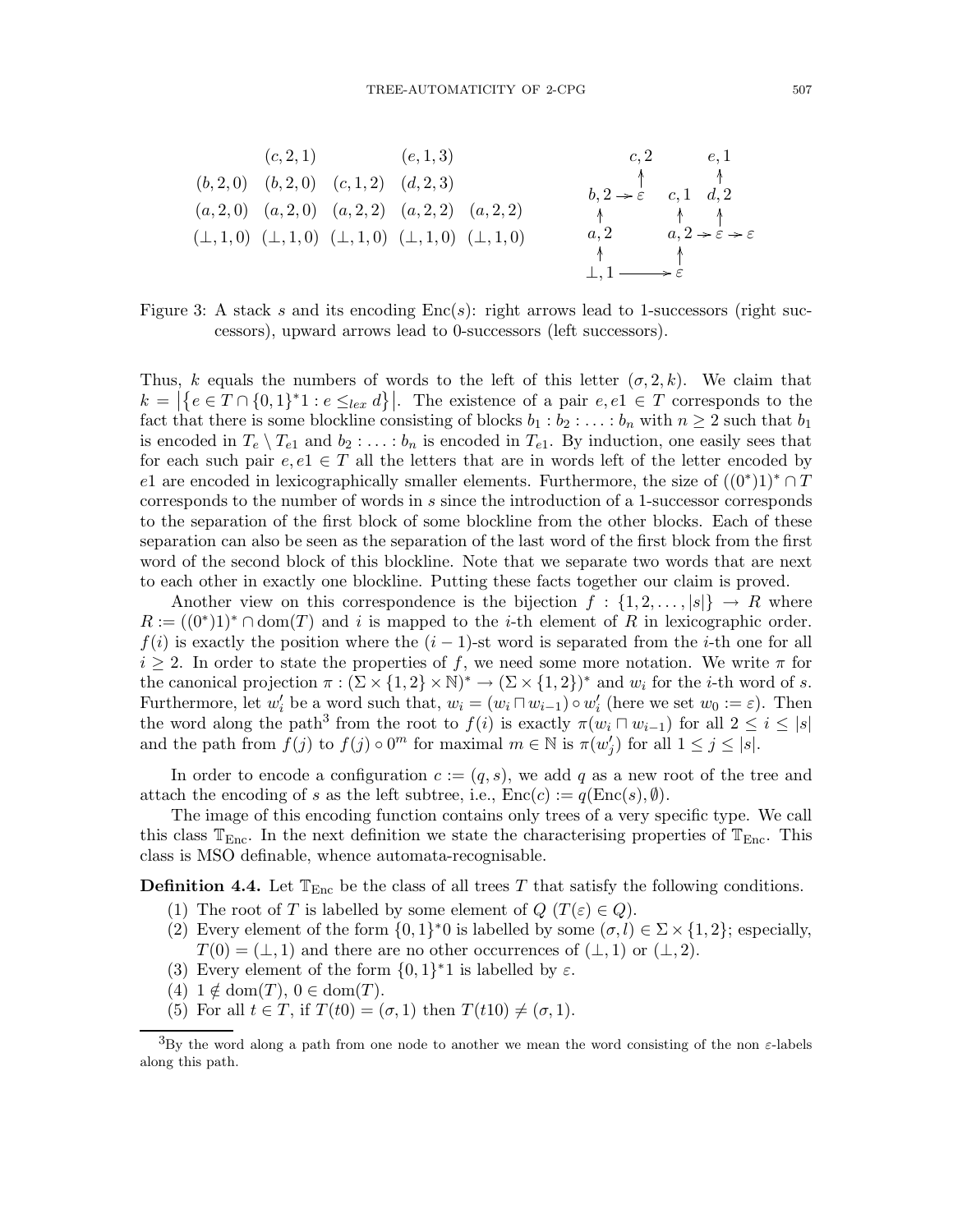



Figure 5: collapse-operation of level 2.

**Remark 4.5.** Note that (5) holds as  $T(t0) = T(t10) = (\sigma, 1)$  would imply that the subtree rooted at t encodes a blockline l such that the first block of l induces a  $(\sigma, 1, n)$ -blockline and the second one induces a  $(\sigma, 1, m)$ -blockline. But as level 1 links always point to the preceding letter, n and m are equal to the length of the prefix of  $l$  in the stack plus 1, i.e., if T encodes a stack s then  $s = s_1 : [w \setminus l] : s_2$  and  $n = m = |w| + 1$ . This would contradict the maximality of the blocks in the encoding.

**Remark 4.6.** Enc :  $Q \times \text{Stck}(\Sigma) \rightarrow \mathbb{T}_{\text{Enc}}$  is a bijection and we denote its inverse by Dec.

Our encoding turns the transitions of a CPG into regular tree-operations. The treeoperations corresponding to  $pop_2$  and collapse can be seen in Figures 4 and 5. For the  $pop_2$ , note that if  $v_1$  is the 0-successor of  $v_0$  then  $v_0$  and  $v_1$  encode symbols in the same word of the encoded stack. As a  $pop_2$  removes the rightmost word, we have to remove all the nodes encoding information about this word. As the rightmost leaf corresponds to the topmost symbol of the stack, we have to remove this leaf and all its 0-ancestors.

For the collapse (on level 2), we note that each  $\varepsilon$  represents a cloned element. The collapse induced by such an element produces the same stack as a  $pop<sub>2</sub>$  of its original version. The original symbol of the rightmost leaf is its first ancestor not labelled by  $\varepsilon$ .

Note that the operations corresponding to  $pop_2$  and collapse are clearly MSO definable. All other transitions in CPG correspond to MSO definable tree-operations, too. Due to space restrictions we skip the details.

**Lemma 4.7.** Let C be the set of encodings of configurations of a CPS S. Then there are automata  $A_{(q, \text{op})}$  for all  $q \in Q$  and all  $\text{op} \in \text{OP}$  such that for all  $c_1, c_2 \in C$ 

 $A_{(q,\text{op})}$  accepts  $\text{Enc}(c_1) \otimes \text{Enc}(c_2)$  iff  $c_1 \vdash^{(q,\text{op})} c_2$ .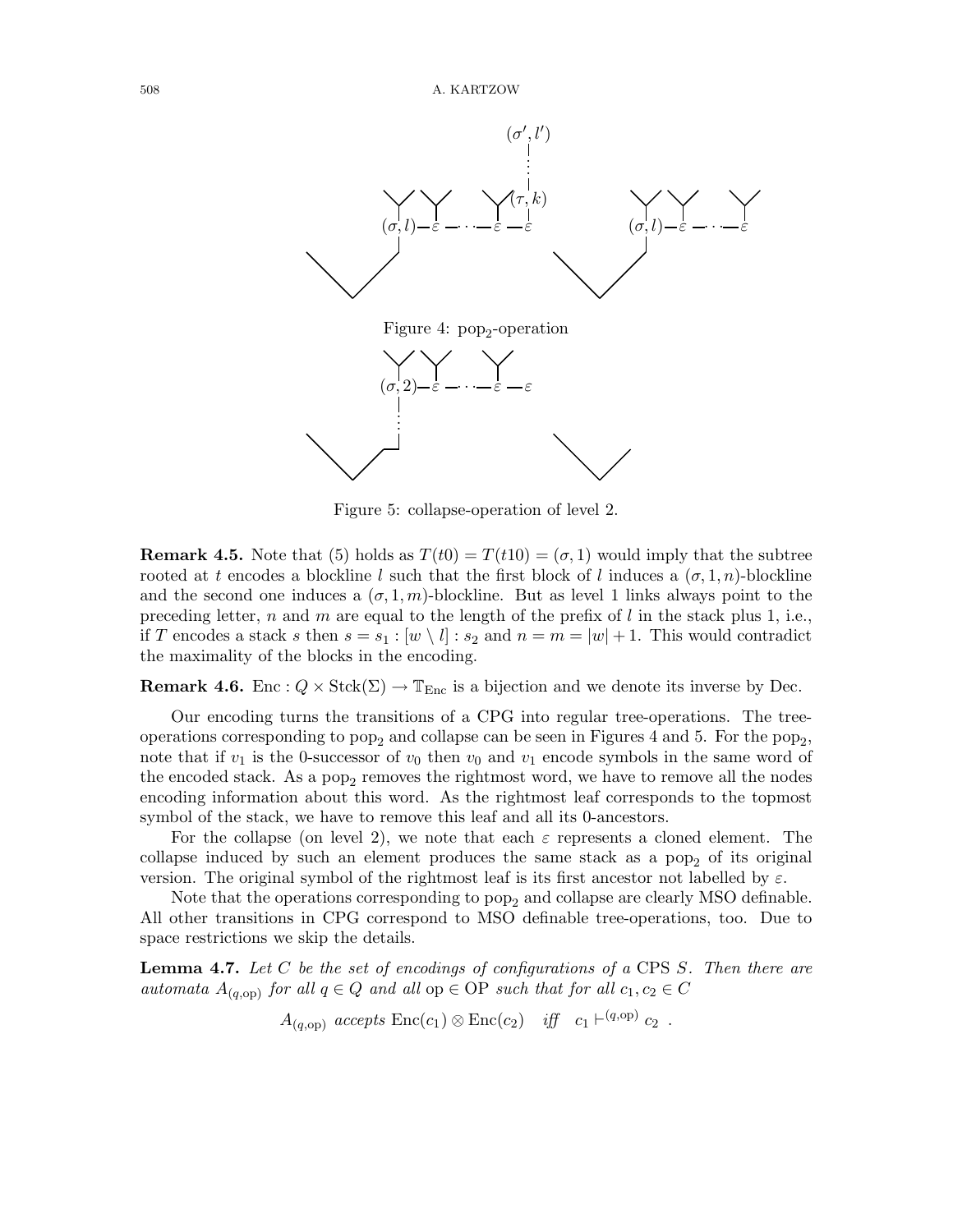#### 5. Recognising Reachable Configurations

We show that Enc maps the reachable configurations of a given CPS to a regular set. For this purpose we introduce milestones of a stack s. It turns out that these are exactly those substacks of s that every run to s has to visit. Furthermore, the milestones of s are represented by the nodes of  $Enc(s)$ : with every  $d \in Enc(s)$ , we can associate a subtree of s which encodes a milestone. Furthermore, the substack relation on the milestones corresponds exactly to the lexicographical order  $\leq_{lex}$  of the elements of Enc(s). For every  $d \in \text{Enc}(s)$  we can guess the state in which the corresponding milestone is visited for the last time by some run to s and we can check the correctness of this guess using MSO or, equivalently, tree-automata.

We prove that we can check the correctness of such a guess by introducing a special type of run, called *loop*, which is basically a run that starts and ends with the same stack. A run from one milestone to the next will mainly consist of loops combined with a finite number of stack operations.

#### 5.1. Milestones

**Definition 5.1** (Milestone). A substack s' of  $s = w_1 : w_2 : \ldots : w_n$  is a milestone if  $s' = w_1 : w_2 : \ldots : w_i : w'$  such that  $0 \leq i < n$  and  $w_i \sqcap w_{i+1} \leq w' \leq w_{i+1}$ . We denote by  $MS(s)$  the set of milestones of s.

Note that the substack relation  $\leq$  linearly orders MS(s).

**Lemma 5.2.** If s, t, m are stacks with  $m \in \text{MS}(t)$  but  $m \nleq s$ , then every run from s to t visits m. Thus, for every run r from the initial configuration to s, the function

 $f : MS(s) \rightarrow dom(r)$ ,  $\mapsto$  max $\{i \in dom(r) : r(i) = (q, s') \text{ for some } q \in Q\}$ 

is an order embedding with respect to substack relation on the milestones and the natural order of  $dom(r)$ .

In order to state the close correspondence between milestones of a stack s and the elements of  $Enc(s)$ , we need the following definition.

**Definition 5.3.** Let  $T \in \mathbb{T}_{\text{Enc}}$  be a tree and  $d \in T \setminus \{\varepsilon\}$ . Then the *left and downward* closed tree induced by d is  $LT(d,T) := T\upharpoonright_D$  where  $D := \{d' \in T : d' \leq_{lex} d\} \setminus \{\varepsilon\}.$  Then we denote by  $\text{LStck}(d, T) := \text{Dec}(LT(d, T))$  the *left stack induced by d.* 

**Remark 5.4.** LStck $(d, s)$  is a substack of s for all  $d \in \text{dom}(\text{Enc}(s))$ . This observation follows from Remark 4.3 combined with the fact that the left stack is induced by a lexicographically downward closed subset. In fact,  $\text{LStck}(d, s)$  is a milestone of s.

**Lemma 5.5.** The map given by  $g : d \mapsto \text{LStck}(d, \text{Enc}(s))$  is an order isomorphism between  $(dom(\text{Enc}(q, s)) \setminus {\varepsilon}, \leq_{lex})$  and  $(MS(s), \leq)$ .

Lemmas 5.5 and 5.2 imply that every run r decomposes as  $r = r_1 \circ r_2 \circ \ldots \circ r_n$  where  $r_i$  is a run from the *i*-th milestone of  $r(\ln(r))$  to the  $(i + 1)$ -st milestone.

In order to describe the structure of the  $r_i$ , we have to introduce the notion of a loop. Informally speaking, a loop is a run r that starts and ends with the same stack s and which does not look too much into s.

**Definition 5.6.** Let r be a run of length n with  $r(i) = (q_i, s_i)$  for all  $0 \le i \le n$ .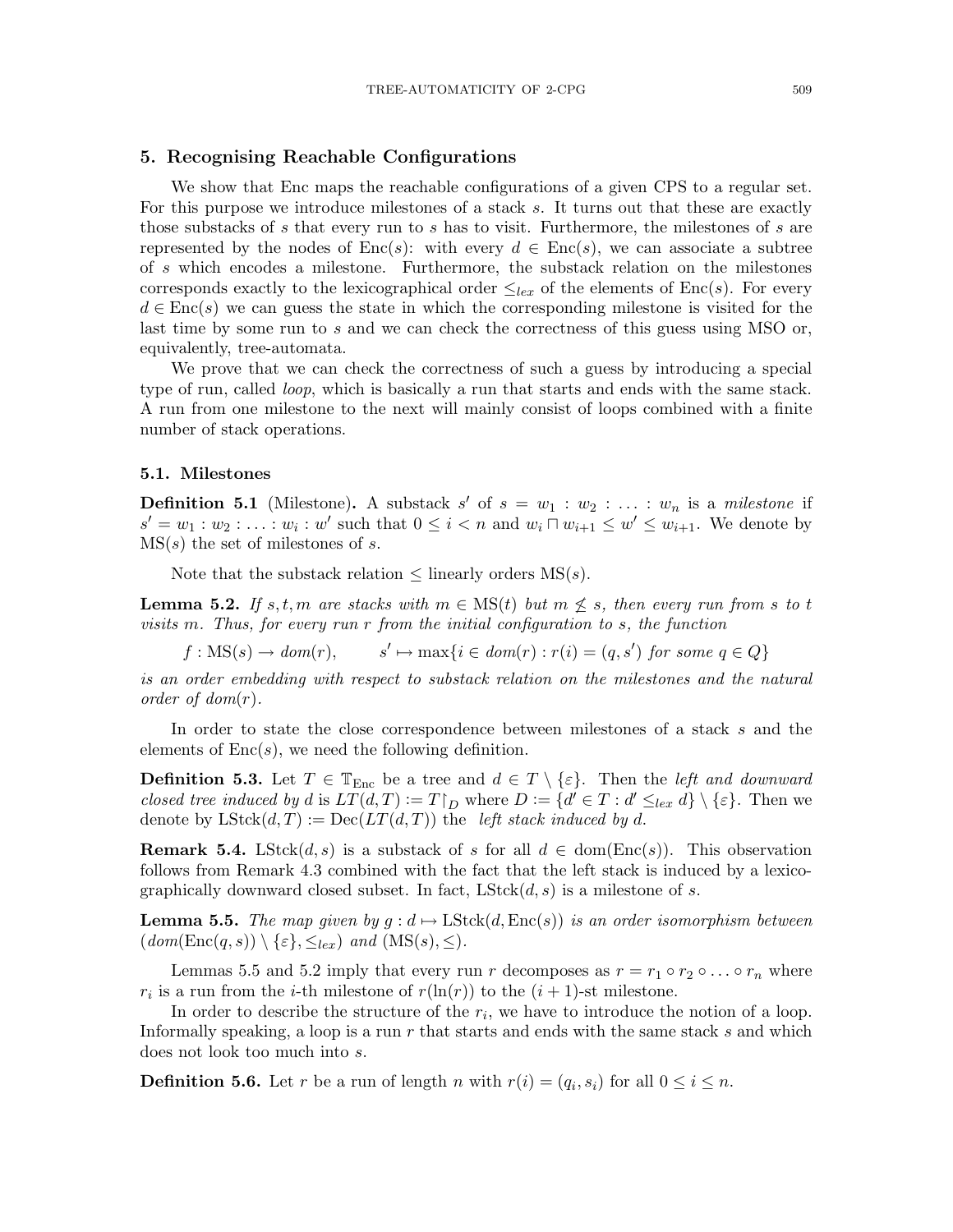- r is called a *simple high loop* if  $s_0 = s_n$  and if  $s_0 < s_i$  for all  $0 < i < n$ .
- r is called a *simple low loop* of s if  $s_0 = s_n = s$ , between 0 and n the stack s is never visited,  $s_1 = \text{pop}_1(s)$ ,  $CLvl(s) = 1$ ,  $|s_i| \geq |s|$  for all  $0 \leq i \leq n$ , and  $r\upharpoonright_{[2,n-1]}$  is the composition of simple low loops and simple high loops of  $pop_1(s)$ .
- $r$  is called *loop* if it is a finite composition of low loops and high loops.

**Lemma 5.7.** Let s be some stack,  $m_1, m_2$  milestones of s, and r a run from  $m_1$  to  $m_2$  that never visits any other milestone of s. Then either  $r = l_1 \circ p \circ l_2$  or  $r = l_0 \circ c \circ l_1 \circ p_1 \circ l_2 \circ$  $p_2 \circ l_3 \circ \ldots \circ p_n \circ l_{n+1}$  where each  $l_i$  is a loop, and all  $p_i, p$ , and c are runs of length 1, p performs one  $\text{push}_{\sigma,k}$ , c performs one clone<sub>2</sub>, and the  $p_i$  perform one  $\text{pop}_1$  each.

This lemma motivates why we only define low loops for stacks s with  $CLvl(s) = 1$ . Whenever the topmost symbol of a milestone m is not a cloned element, then  $pop_1(m)$  is another milestone. Hence, the  $l_i$  can only contain low loops if they start at a stack with cloned topmost symbol. But any stack s with cloned topmost symbol and  $CLvl(s) = 2$ cannot be restored from  $pop_1(s)$  without passing  $pop_2(s)$  since a  $push_{\sigma,2}$ -operation would create the wrong link-level.

From Lemma 5.7 we can derive that deciding whether there is a run from one milestone to the next is possible if we know the pairs of initial and final states of loops of certain stacks s. Hence we are interested in the sets  $\text{Loops}(s) \subseteq Q \times Q$  with  $(q_1, q_2) \in \text{Loops}(s)$  if and only if there is a loop from  $(q_1, s)$  to  $(q_2, s)$ . The crucial observation is that Loops(s) may be calculated by a finite automaton reading  $top_2(s)$ .

**Lemma 5.8.** For every CPS there exists a finite automaton A that calculates<sup>4</sup> on input  $w \in (\Sigma \times \{1,2\})^*$  the set Loops(s) for all stacks s such that  $w = \pi(\text{top}_2(s))$ . Here,  $\overline{\pi}: (\Sigma \times \{1,2\} \times \mathbb{N})^* \to (\Sigma \times \{1,2\})^*$  is the projection onto the symbols and collapse-levels.

#### 5.2. Detection of Reachable Configurations

We have already seen that every run to a valid configuration  $(q, s)$  passes all the milestones of s. Now, we use the last state in which a run r to  $(q, s)$  visits each milestone as a certificate for the reachability of  $(q, s)$ . To be precise, a certificate for the reachability of  $(q, s)$  is a map  $f : dom(Enc(q, s)) \setminus {\varepsilon} \rightarrow Q$  such that there is some run r from  $\perp_2$  to  $(q, s)$  and  $f(d) = q$  if and only if  $r(i) = (q, LStck(d))$  for i the maximal position in r where  $LStck(d)$  is visited.

**Lemma 5.9.** For every CPG G, there is a tree-automaton that checks for each map

$$
f: dom(\text{Enc}(q, s)) \setminus \{\varepsilon\} \to Q
$$

whether f is a certificate of the reachability of  $(q, s)$ , i.e., whether f is induced by some run r from the initial configuration to  $(q, s)$ .

The proof of the lemma uses Lemma 5.8 and the fact that the path from the root to some  $d \in \text{Enc}(s)$  encodes the topmost word of  $\text{LStck}(d, \text{Enc}(s))$ . Hence, a tree automaton reading  $Enc(s)$  is able to calculate for each position  $d \in Enc(s)$  the pairs of initial and final states of loops of  $LStck(d)$ . As every run decomposes as a sequence of loops separated by a single operation, knowing  $\text{Loops}(s')$  for each  $s' \leq s$  enables the automaton to check the correctness of a candidate for a certificate of reachability.

<sup>&</sup>lt;sup>4</sup>We consider the final state reached by A on input w as the value it calculates for w.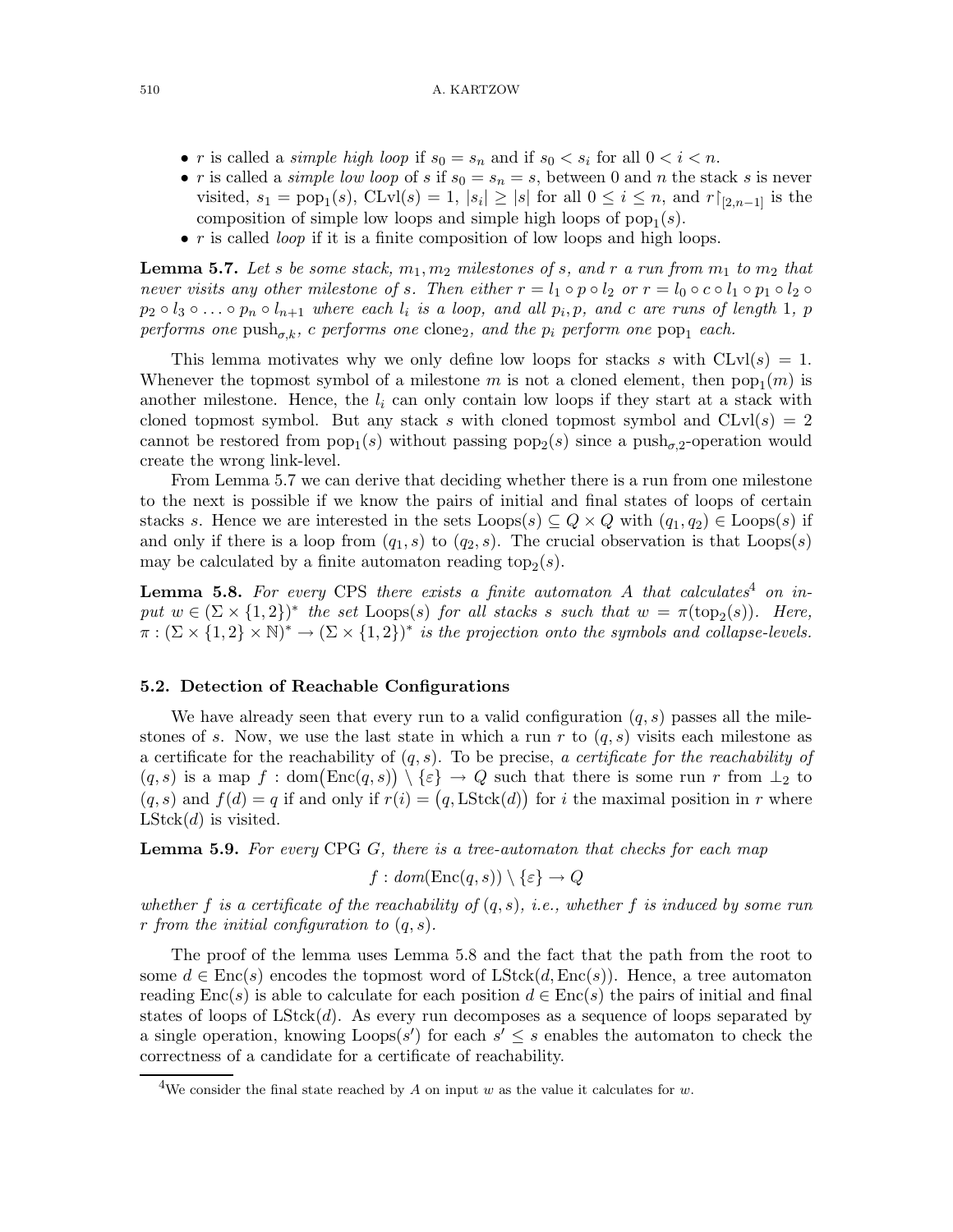As a tree-automaton may non-deterministically guess a certificate of the reachability of a configuration, the encodings of reachable configurations form a regular set.

#### 5.3. Extension to Regular Reachability

By now, we have already established the tree-automaticity of each CPG G since we have seen that our encoding yields a regular image of the vertices of G and the transition relations are turned into regular relations of the tree encoding. Using similar techniques, we can improve this result:

**Theorem 5.10.** If G is the  $\varepsilon$ -closure of some CPG G' then  $(G, Read)$  is tree-automatic where Reach is the binary predicate that is true on a pair  $(c_1, c_2)$  of configurations if there is a path from  $c_1$  to  $c_2$  in  $G$ .

Remark 5.11. Each graph in the second level of the Caucal-hierarchy can be obtained as the  $\varepsilon$ -contraction of some level 2 CPG (see [3]) whence all these graphs are tree-automatic.

For a CPS S let  $R \subseteq \Delta^*$  be a regular language over the transitions of S. As collapsible pushdown graphs are closed under products with finite automata even the reachability predicate Reach<sub>R</sub> with restriction to R is tree-automatic. Here, Reach<sub>Rxy</sub> holds if there is a path from x to y in  $CPG(S)$  that uses a sequence of transitions in R. If A is the automaton recognising R, we obtain that  $\text{Reach}_R(q,s)(q',s')$  holds in  $\text{CPG}(S)$  iff  $\text{Reach}\big((q,q_i),s\big)\big((q',q_f),s'\big)$ holds in CPG( $S \times A$ ) where  $q_i$  is the initial and  $q_f$  the unique final state of A. Using this idea one can define a CPG G' which is basically  $CPG(S \cup (S \times A))$  extended by transitions from  $(q, s)$  to  $((q, q_i), s)$  and to  $((q, q_f), s)$ . CPG(S) as well as Reach<sub>R</sub> w.r.t. CPG(S) are  $FO[Reach]$ -interpretable in  $G'$ . Hence we obtain:

**Theorem 5.12.** Given a collapsible pushdown graph of level 2, its  $FO[Reach_R]$  theory is decidable for each regular  $R \subseteq \Delta^*$ .

#### 5.4. Computation of concrete tree-automatic representations of CPG

Up to now, we have only seen that there is a tree-automatic representation for each CPG. For computing a concrete representation, we rely on the following lemma.

**Lemma 5.13.** Given some CPS  $S = (\Gamma, Q, \Delta, q_0)$ , some  $q \in Q$ , and some stack s, it is decidable whether  $(q, s)$  is a vertex of  $CPG(S)$ .

The proof is based on the idea that a stack is uniquely determined by its top element and the information which substacks can be reached via collapse- and  $\text{pop}_i$ -operations. Hence we can construct an extension S' of S and a modal formula  $\varphi_{q,s}$  such that there is some element  $v \in \text{CPG}(S')$  satisfying  $\text{CPG}(S'), v \models \varphi_{q,s}$  iff  $(q, s) \in \text{CPG}(S)$ . S' basically contains new states for every substack of s and connects the different states via the appropriate  $pop_i$ operations which are only applied if the topmost symbol of the stack agrees with the symbol we would expect when starting the  $\text{pop}_i$ -sequence in configuration  $(q, s)$ .

From this lemma we can derive the computability of the automata in Lemma 5.8. Having obtained these automata, the construction of a tree-automatic representation of some CPG is directly derived from the proofs yielding the following theorem.

**Theorem 5.14.** There is an algorithm that, given a level 2 CPG G and regular sets  $R_1, \ldots, R_n \subseteq \Delta^*$ , computes a tree-automatic representation of  $(G, \text{Reach}_{R_1}, \ldots, \text{Reach}_{R_n})$ .